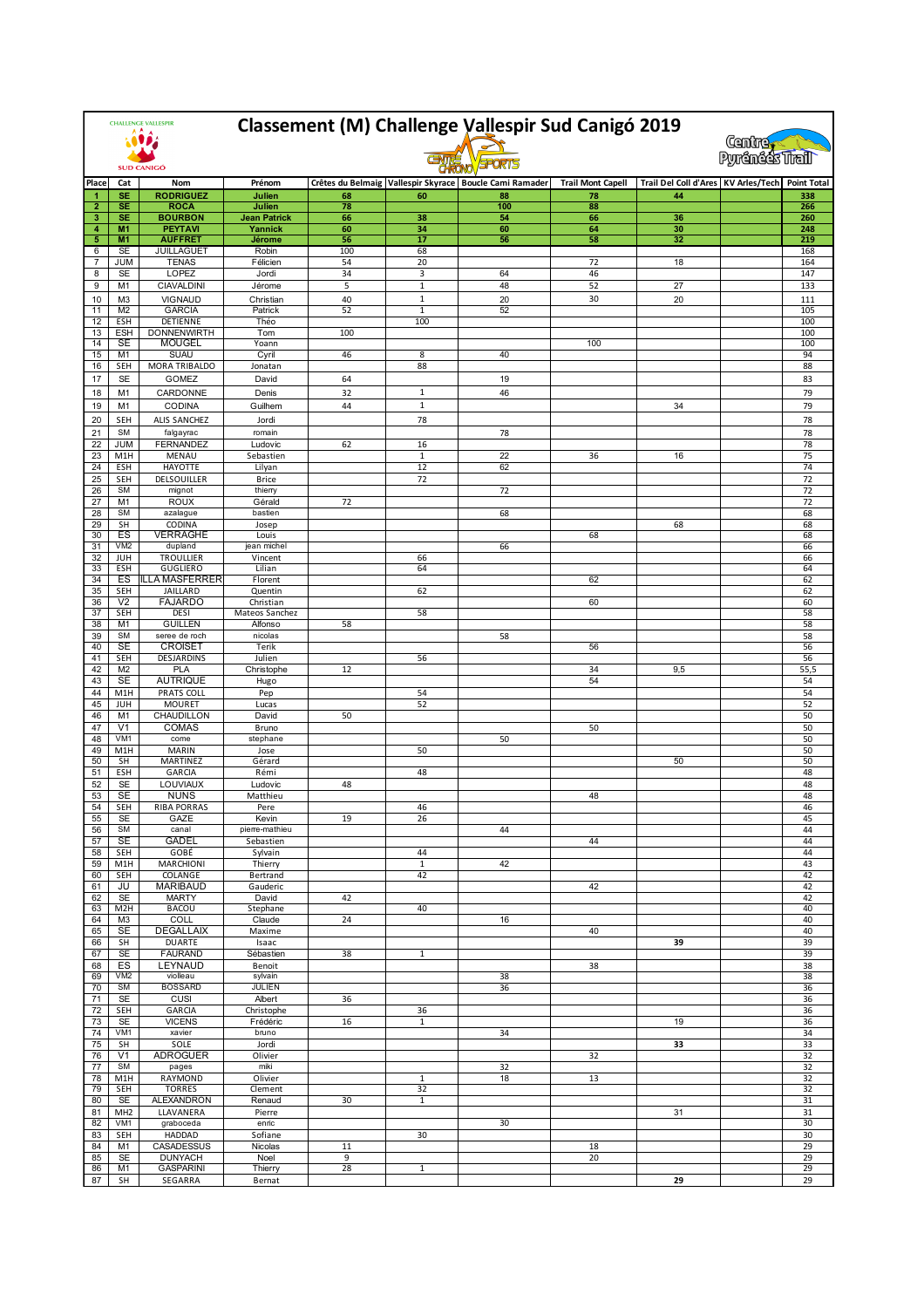| 88  | VM <sub>1</sub>  | dufour           | damien          |              |                | 28           |                |                | 28              |
|-----|------------------|------------------|-----------------|--------------|----------------|--------------|----------------|----------------|-----------------|
|     |                  |                  |                 |              |                |              |                |                |                 |
| 89  | SE               | <b>MARTIN</b>    | Paul            |              |                |              | 28             |                | 28              |
| 90  | MH <sub>1</sub>  | REBULL           | Joseph          |              |                |              |                | 28             | 28              |
| 91  | SEH              | ROMAGNÉ          | Freddy          |              | 28             |              |                |                | 28              |
| 92  | V <sub>1</sub>   | FERNANDEZ        | Olivier         |              |                |              | 15             | 12             | 27              |
|     |                  |                  |                 |              |                |              |                |                |                 |
| 93  | <b>SEH</b>       | MARROT           | Julien          |              | $\mathbf{1}$   | 26           |                |                | $\overline{27}$ |
| 94  | <b>SH</b>        | <b>DULINAS</b>   | Roger           |              |                |              |                | 26             | 26              |
| 95  | M1               | <b>GAFFARD</b>   | Renaud          | 26           |                |              |                |                | 26              |
|     |                  |                  |                 |              |                |              |                |                |                 |
| 96  | <b>SE</b>        | <b>THIENOT</b>   | Nicolas         |              |                |              | 26             |                | 26              |
| 97  | MH <sub>1</sub>  | IDANEZ           | Albert          |              |                |              |                | 25             | 25              |
| 98  | M <sub>2</sub> H | <b>MOUROT</b>    | Alain           |              | $\mathbf{1}$   | 24           |                |                | 25              |
| 99  | MH1              | <b>BERNICOT</b>  |                 |              |                |              |                | 24             | 24              |
|     |                  |                  | Christophe      |              |                |              |                |                |                 |
| 100 | SEH              | <b>BORNAND</b>   | Adrien          |              | 24             |              |                |                | 24              |
| 101 | V <sub>1</sub>   | <b>OLIVET</b>    | Marc            |              |                |              | 24             |                | 24              |
| 102 | MH <sub>1</sub>  | GRABOLEDA        | Enric           |              |                |              |                | 23             | 23              |
|     |                  |                  |                 |              | 22             |              |                |                |                 |
| 103 | SEH              | ADRIA            | Moreno Garcia   |              |                |              |                |                | 22              |
| 104 | SE               | <b>BERTHET</b>   | Julien          | 22           |                |              |                |                | 22              |
|     |                  |                  |                 |              |                |              |                |                |                 |
| 105 | V <sub>3</sub>   | <b>INDIANS</b>   | Rémy            |              |                |              | 22             |                | 22              |
| 106 | <b>SH</b>        | NASTASE          | Dan             |              |                |              |                | 22             | 22              |
|     |                  |                  |                 |              |                |              |                |                |                 |
| 107 | M1               | <b>JARDRIX</b>   | Pascal          | 20           | $\mathbf{1}$   |              |                |                | 21              |
| 108 | SH               | <b>NOVA</b>      | Sébastien       |              |                |              |                | 21             | 21              |
|     |                  |                  |                 |              |                |              |                |                |                 |
| 109 | SEH              | LEGER            | Sylvain         |              | $\mathbf{1}$   |              | 19             |                | 20              |
| 110 | SEH              | KOSTRZEVA        | Fabien          |              | 19             |              |                |                | 19              |
|     |                  |                  |                 |              |                |              |                |                |                 |
| 111 | SEH              | <b>HENRION</b>   | Maxime          |              | 18             |              |                |                | 18              |
| 112 | <b>SE</b>        | LAROQUETTE       | Arnaud          | 18           |                |              |                |                | 18              |
|     |                  |                  |                 |              |                |              |                |                |                 |
| 113 | M <sub>2</sub>   | PARAYRE          | Vincent         | $\,1\,$      |                | 17           |                |                | 18              |
| 114 | M1               | PHILIPPOT        | Marc            | 17           | $\mathbf{1}$   |              |                |                | 18              |
|     |                  |                  |                 |              |                |              |                |                |                 |
| 115 | <b>SH</b>        | MARTINEZ         | Beni            |              |                |              |                | 17             | 17              |
| 116 | <b>SE</b>        | <b>RUIZ</b>      | Clément         |              |                |              | 17             |                | 17              |
|     |                  |                  |                 |              |                |              |                |                |                 |
| 117 | JU               | PEYTAVI          | Jules           |              |                |              | 16             |                | 16              |
| 118 | SH               | <b>BOUSQUETS</b> | Patrice         |              |                |              |                | 15             | 15              |
|     |                  |                  |                 |              |                |              |                |                |                 |
| 119 | VM1              | CHAMPETIER       | ETIENNE         |              |                | 15           |                |                | 15              |
|     |                  |                  |                 |              |                |              |                |                |                 |
| 120 | M1               | <b>DAVID</b>     | Martial         | 15           |                |              |                |                | 15              |
| 121 | M1H              | LAVOUX           | Loïc            |              | 15             |              |                |                | 15              |
|     |                  |                  |                 |              |                |              |                |                |                 |
| 122 | M3H              | <b>ROCA</b>      | Henri           |              | $\mathbf 1$    |              |                | 14             | 15              |
| 123 | V <sub>2</sub>   | <b>BATAILLE</b>  | Jean Marie      |              |                |              | 14             |                | 14              |
|     |                  |                  |                 |              |                |              |                |                |                 |
| 124 | M1H              | GUÉMAS           | Jean-Marie      |              | 14             |              |                |                | 14              |
| 125 | <b>SM</b>        | LANQUINE         | MATHIEU         |              |                | 14           |                |                | 14              |
|     |                  |                  |                 |              |                |              |                |                |                 |
| 126 | M1               | NOLLEVALLE       | Régis           | 14           |                |              |                |                | 14              |
| 127 | <b>SE</b>        | <b>BUSQUETS</b>  | Patrice         | 13           |                |              |                |                | 13              |
|     |                  |                  |                 |              |                |              |                |                |                 |
| 128 | <b>SM</b>        | desmet           | benjamin        |              |                | 13           |                |                | 13              |
|     |                  | LUCAS            | David           |              |                |              |                |                |                 |
| 129 | SH               |                  |                 |              |                |              |                | 13             | 13              |
| 130 | <b>SM</b>        | <b>PORTAS</b>    | SEBASTIEN       |              |                | $\mathbf 1$  | 12             |                | 13              |
|     |                  |                  |                 |              |                |              |                |                |                 |
| 131 | ESH              | VERHAGHE         | Louis           |              | 13             |              |                |                | 13              |
| 132 | VM1              | DELMAU           | <b>FABIEN</b>   |              |                | 12           |                |                | 12              |
|     |                  |                  |                 |              |                |              |                |                |                 |
| 133 | SE               | <b>BARBIER</b>   | Arthur          |              |                |              | 11             |                | 11              |
| 134 | <b>SM</b>        | bissiere         | aurelien        |              |                | 11           |                |                | 11              |
|     |                  |                  |                 |              |                |              |                |                |                 |
| 135 | MH <sub>1</sub>  | CANCAS           | Olivier         |              |                |              |                | 11             | 11              |
| 136 | M <sub>2</sub>   | LOPEZ            | Michel          | $\mathbf{1}$ |                |              | 10             |                | $11\,$          |
|     |                  |                  |                 |              |                |              |                |                |                 |
| 137 | M1H              | PREÑANOSA        | David           |              | 11             |              |                |                | $11\,$          |
| 138 | VM <sub>1</sub>  | <b>BOUREILLE</b> | OLIVIER         |              |                | 10           |                |                | 10              |
|     |                  |                  |                 |              |                |              |                |                |                 |
| 139 | SEH              | <b>ESPARON</b>   | Mathieu         |              | 10             |              |                |                | 10              |
| 140 | M <sub>2</sub>   | <b>PRAT</b>      | Michel          | $\mathbf 1$  | $\mathbf 1$    |              | 8              |                | 10              |
|     |                  |                  |                 |              |                |              |                |                |                 |
| 141 | MH1              | SILVESTRE        | Eudald          |              |                |              |                | 10             | 10              |
| 142 | M1               | <b>SILVET</b>    | David           | 10           |                |              |                |                | 10              |
|     |                  |                  |                 |              |                |              |                |                |                 |
| 143 | M <sub>2</sub> H | SERRET           | Nicolas         |              | 1              |              |                | 8,5            | 9,5             |
| 144 | V <sub>1</sub>   | <b>BATXELLI</b>  | René            |              |                |              | 9              |                | 9               |
| 145 | <b>SM</b>        | come             | nicolas         |              |                | 9            |                |                | 9               |
| 146 | MH <sub>1</sub>  | <b>ESTEBAN</b>   | Alex            |              |                |              |                | 9              | 9               |
|     |                  |                  |                 |              |                |              |                |                |                 |
| 147 | SEH              | MARTINEZ         | Samuel          |              | 9              |              |                |                | 9               |
| 148 | <b>SE</b>        | <b>CLAVERIE</b>  | Guillaume       | 8            |                |              |                |                | 8               |
| 149 | MH <sub>3</sub>  | PLASMAN          | François Xavier |              |                |              |                | 8              | 8               |
| 150 | <b>SM</b>        | RAGAZZI          | ALEXANDRE       |              |                | 8            |                |                | $\bf 8$         |
|     |                  |                  |                 |              |                |              |                |                |                 |
| 151 | M3               | <b>VICO</b>      | Manuel          | 7            | $\mathbf{1}$   |              |                |                | 8               |
| 152 | M <sub>2</sub> H | CAPALLERE        | Denis           |              | $\mathbf{1}$   | 4            |                | 2,5            | 7,5             |
| 153 | SH               | <b>MAURI</b>     | Lluis           |              |                |              |                | 7,5            | 7,5             |
| 154 | MH1              | CABANA           | Ricard          |              |                |              |                | $\overline{7}$ | $\overline{7}$  |
|     |                  |                  |                 |              |                |              |                |                |                 |
| 155 | M4H              | CALEGARI         | Ermanno         |              | $\mathbf{1}$   |              |                | 6              | $\overline{7}$  |
| 156 | SE               | <b>DELPOUVE</b>  | Florian         | 6            | $\mathbf{1}$   |              |                |                | $\overline{7}$  |
| 157 | SEH              | FAJULA           | Marc            |              | $\overline{7}$ |              |                |                | $\overline{7}$  |
| 158 | V3               | <b>REIG</b>      |                 |              |                |              | $\overline{7}$ |                | $\overline{7}$  |
|     |                  |                  | Jean            |              |                |              |                |                |                 |
| 159 | VM2              | senseby          | thierry         |              |                | 7            |                |                | $\overline{7}$  |
| 160 | <b>SH</b>        | <b>FOLGADO</b>   | Benjamin        |              |                |              |                | 6,5            | 6,5             |
| 161 | SEH              | <b>BOURRAT</b>   | Clement         |              | 6              |              |                |                | 6               |
|     |                  |                  |                 |              |                |              |                |                |                 |
| 162 | V <sub>2</sub>   | <b>ORTEGA</b>    | Jérome          |              |                |              | 6              |                | 6               |
| 163 | JM               | verplancken      | simon           |              |                | 6            |                |                | 6               |
| 164 | MH1              | CASULLERAS       | Eduard          |              |                |              |                | 5,5            | 5,5             |
|     |                  |                  |                 |              |                |              |                |                |                 |
| 165 | SEH              | <b>BUZIN</b>     | Jérôme          |              | 5              |              |                |                | 5               |
| 166 | VM2              | delbosc          | charles         |              |                | 5            |                |                | 5               |
| 167 | V <sub>1</sub>   | DELLAC           | David           |              |                |              | 5              |                | 5               |
|     |                  |                  |                 |              |                |              |                |                |                 |
| 168 | MH1              | SANCHES          | Oscar           |              |                |              |                | 5              | 5               |
| 169 | MH <sub>2</sub>  | KRASOMIL         | Jan             |              |                |              |                | 4,5            | 4,5             |
| 170 | JU               | <b>DECKER</b>    | Nicolas         |              |                |              | 4              |                | 4               |
|     |                  |                  |                 |              |                |              |                |                |                 |
| 171 | MH <sub>2</sub>  | RIBAS            | Salvador        |              |                |              |                | 4              | 4               |
| 172 | M1               | <b>TARRIUS</b>   | Lionel          | 4            |                |              |                |                | 4               |
| 173 | JUH              | VUITTON          | Morgan          |              | 4              |              |                |                | 4               |
|     |                  |                  |                 |              |                |              |                |                |                 |
| 174 | M3               | <b>JOSEPH</b>    | Jean            | $\mathbf{1}$ |                | $\mathbf{1}$ | $\mathbf{1}$   | 0,5            | 3,5             |
| 175 | SH               | MACH             | Simon           |              |                |              |                | 3,5            | 3,5             |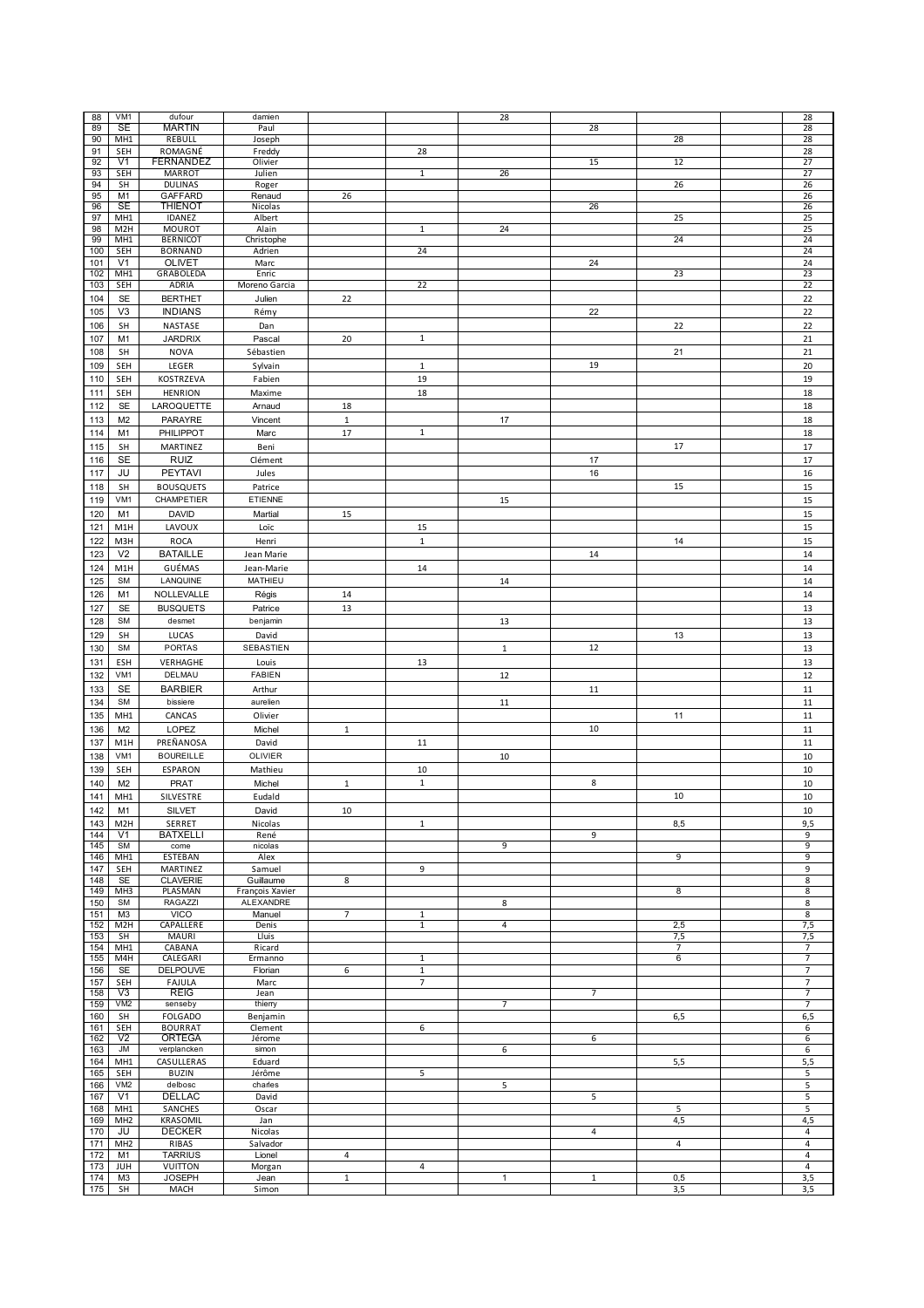| 176 | <b>SE</b>        | CASAMIDANA        | Maxime         | 3              |              |                |                |                | 3              |
|-----|------------------|-------------------|----------------|----------------|--------------|----------------|----------------|----------------|----------------|
| 177 | M1               | <b>DEFOY</b>      | Thierry        | $\overline{1}$ | $\mathbf 1$  | $\mathbf{1}$   |                |                | 3              |
| 178 | SE               | <b>DEME</b>       | Didier         |                |              |                | 3              |                | 3              |
|     |                  |                   |                |                |              |                |                |                |                |
| 179 | M <sub>3</sub>   | <b>DUCHESNE</b>   | Gérard         | $\mathbf 1$    | $\,1\,$      | $\mathbf{1}$   |                |                | 3              |
| 180 | VM <sub>2</sub>  | <b>FONTAINE</b>   | <b>FABRICE</b> |                |              | 3              |                |                | 3              |
| 181 | M1H              | LECLERCQ          | Frederic       |                | $\mathbf 1$  | $\mathbf{1}$   | $\mathbf 1$    |                | 3              |
|     |                  |                   |                |                |              |                |                |                |                |
| 182 | SH               | MERLE             | Julien         |                |              |                |                | 3              | 3              |
| 183 | M <sub>2</sub>   | <b>MESEGUER</b>   | Patrice        | $1\,$          | $\,1\,$      | $\mathbf{1}$   |                |                | 3              |
| 184 | M1               | PESQUE            | Frédéric       | $\mathbf 1$    | $\mathbf 1$  | $\mathbf{1}$   |                |                | 3              |
|     |                  |                   |                |                |              |                |                |                |                |
| 185 | M1               | <b>ROMO</b>       | Christophe     | $\,1\,$        | $\,1\,$      | $\mathbf{1}$   |                |                | 3              |
| 186 | M2H              | <b>YON</b>        | Philippe       |                | $\mathbf{1}$ | $\mathbf{1}$   |                | 0,5            | 2,5            |
|     |                  |                   |                |                |              |                |                |                |                |
| 187 | M1               | <b>BARCELO</b>    | Miquel         | 1              | 1            |                |                |                | 2              |
| 188 | M <sub>3</sub>   | <b>CALVET</b>     | Jean François  | $\mathbf{1}$   |              | $\mathbf{1}$   |                |                | $\overline{2}$ |
|     | VM3              |                   |                |                |              |                |                |                |                |
| 189 |                  | casals            | jean rene      |                |              | $\mathbf{1}$   | $\mathbf{1}$   |                | $\overline{2}$ |
| 190 | V <sub>2</sub>   | CATON             | Phil           |                |              |                | $\overline{2}$ |                | $\mathbf 2$    |
| 191 | M1               | CAVA              | Christophe     | $\mathbf{1}$   | $\mathbf{1}$ |                |                |                | $\overline{2}$ |
|     |                  |                   |                |                |              |                |                |                |                |
| 192 | <b>SE</b>        | <b>DEMOULIN</b>   | Sébastien      | $\mathbf{1}$   |              | 1              |                |                | $\overline{2}$ |
| 193 | M1               | <b>FARRES</b>     | Gérald         | $\mathbf 1$    |              | $\mathbf{1}$   |                |                | $\overline{2}$ |
| 194 | M1               | <b>FERREIRA</b>   | David          | $\mathbf{1}$   | $\mathbf{1}$ |                |                |                | $\overline{2}$ |
|     |                  |                   |                |                |              |                |                |                |                |
| 195 | M <sub>2</sub> H | GOMMES            | Henri          |                | 2            |                |                |                | 2              |
| 196 | M <sub>2</sub> H | KERHORNOU         | Thierry        |                | $\mathbf{1}$ | $\mathbf{1}$   |                |                | $\mathbf 2$    |
|     |                  |                   |                |                |              |                |                |                |                |
| 197 | <b>SE</b>        | <b>KOCUIBA</b>    | Alexis         | $1\,$          | $\mathbf{1}$ |                |                |                | $\overline{2}$ |
| 198 | <b>SE</b>        | <b>LABAU</b>      | Jean Baptiste  | $\,1\,$        | $\mathbf 1$  |                |                |                | $\overline{2}$ |
| 199 | M1H              | <b>MARTIN</b>     | David          |                | $\mathbf{1}$ | 1              |                |                | $\overline{2}$ |
|     |                  |                   |                |                |              |                |                |                |                |
| 200 | V <sub>2</sub>   | NIEDERBERGER      | Lionel         | $\mathbf{1}$   |              |                | $\mathbf{1}$   |                | $\mathbf 2$    |
| 201 | M <sub>2</sub>   | ORTIZ             | Jean           | $\mathbf 2$    |              |                |                |                | $\mathbf 2$    |
| 202 | VM4              | parxes            | maurice        |                |              | $\mathbf 1$    | $\,1$          |                | $\mathbf 2$    |
|     |                  |                   |                |                |              |                |                |                |                |
| 203 | M <sub>2</sub>   | <b>PELISSIER</b>  | Patrick        | $\mathbf 1$    | $\mathbf{1}$ |                |                |                | $\mathbf 2$    |
| 204 | <b>SM</b>        | portas            | guillaume      |                |              | $\mathbf 1$    | $\mathbf 1$    |                | $\mathbf 2$    |
|     |                  |                   |                |                |              |                |                |                |                |
| 205 | VM <sub>2</sub>  | rossignol         | serge          |                |              | $\mathbf{1}$   | $\mathbf{1}$   |                | $\overline{2}$ |
| 206 | <b>SM</b>        | roussel           | mathieu        |                |              | $\overline{2}$ |                |                | $\mathbf 2$    |
| 207 | M1               | SANCHEZ           | Jordi          | 1              |              |                | $\mathbf{1}$   |                | $\mathbf 2$    |
|     |                  |                   |                |                |              |                |                |                |                |
| 208 | M <sub>1</sub>   | <b>SOUBRY</b>     | David          | $\mathbf 1$    | $\mathbf{1}$ |                |                |                | $\overline{2}$ |
| 209 | M1               | <b>TRIADU</b>     | Laurent        | $\mathbf{1}$   | $\mathbf{1}$ |                |                |                | $\overline{2}$ |
|     |                  |                   |                |                |              |                |                |                |                |
| 210 | MH <sub>1</sub>  | VIAL              | Arnaud         |                |              |                |                | $\overline{2}$ | $\mathbf 2$    |
| 211 | MH1              | DAVIAU            | Mathieu        |                |              |                |                | 1,5            | 1,5            |
| 212 | V <sub>3</sub>   | <b>HERAL</b>      | Gilles         |                |              |                | $\,1\,$        | 0,5            | 1,5            |
|     |                  |                   |                |                |              |                |                |                |                |
| 213 | V <sub>2</sub>   | <b>MUNNA</b>      | Olivier        |                |              |                | $\mathbf{1}$   | 0,5            | 1,5            |
| 214 | ESH              | ABERKANE          | Yannisse       |                | $\mathbf 1$  |                |                |                | $\mathbf 1$    |
|     |                  |                   |                |                |              |                |                |                |                |
| 215 | SEH              | AGUILERA          | Nicolas        |                | $\mathbf 1$  |                |                |                | $\mathbf 1$    |
| 216 | SEH              | ANICELLI          | Damien         |                | $\mathbf 1$  |                |                |                | $\,1\,$        |
| 217 | VM1              | ARES              | XAVIER         |                |              | $\mathbf{1}$   |                |                | 1              |
|     |                  |                   |                |                |              |                |                |                |                |
| 218 | V <sub>1</sub>   | <b>BACHES</b>     | Eric           |                |              |                | 1              |                | $\mathbf 1$    |
| 219 | SEH              | <b>BAILON</b>     | Patrick        |                | $\mathbf{1}$ |                |                |                | $\mathbf 1$    |
|     | VM3              | <b>BALIN</b>      | CHRISTIAN      |                |              |                |                |                |                |
| 220 |                  |                   |                |                |              | $\mathbf{1}$   |                |                | $\mathbf{1}$   |
| 221 | M3H              | <b>BARES</b>      | Pierre         |                | $\mathbf{1}$ |                |                |                | $\mathbf{1}$   |
| 222 | SEH              | <b>BARRAZ</b>     | Nicolas        |                | $\mathbf{1}$ |                |                |                | $\mathbf{1}$   |
|     |                  |                   |                |                |              |                |                |                |                |
| 223 | M1H              | <b>BARRIDAS</b>   | Mickael        |                | $\mathbf{1}$ |                |                |                | $\mathbf{1}$   |
| 224 | SEH              | <b>BATLLE</b>     | Maxime         |                | $\mathbf 1$  |                |                |                | $\,1\,$        |
|     |                  |                   |                |                |              |                |                |                |                |
| 225 | SE               | <b>BAUER</b>      | Richard        |                |              |                | $\,1\,$        |                | $\,1\,$        |
| 226 | M1H              | <b>BEAUDOIN</b>   | Bertrand       |                | 1            |                |                |                | $\mathbf 1$    |
|     |                  |                   |                |                |              |                |                |                |                |
| 227 | JUH              | <b>BELPOIS</b>    | Antoine        |                | $\mathbf 1$  |                |                |                | $\,1\,$        |
| 228 | SEH              | <b>BERGE</b>      | Sebastien      |                | $\mathbf 1$  |                |                |                | $\,1\,$        |
| 229 | M <sub>2</sub> H | BERNADOU          | Eric           |                | $\mathbf 1$  |                |                |                | $\mathbf 1$    |
|     |                  |                   |                |                |              |                |                |                |                |
| 230 | V3               | <b>BERTHET</b>    | Jean Paul      |                |              |                | $\mathbf{1}$   |                | $\mathbf{1}$   |
| 231 | M <sub>2</sub> H | <b>BERTRAND</b>   | Jacques        |                | $\mathbf{1}$ |                |                |                | $\mathbf{1}$   |
|     |                  |                   |                |                |              |                |                |                |                |
| 232 | JUH              | <b>BONDURAND</b>  | Clément        |                | $\mathbf{1}$ |                |                |                | $\mathbf{1}$   |
| 233 | V <sub>4</sub>   | <b>BONNIN</b>     | Michel         |                |              |                | $\mathbf{1}$   |                | $\mathbf 1$    |
| 234 | M <sub>1</sub> H | <b>BONTEMPS</b>   | Marc           |                | $\mathbf 1$  |                |                |                | $\,1\,$        |
|     |                  |                   |                |                |              |                |                |                |                |
| 235 | SE               | <b>BORG</b>       | Cedric         |                |              |                |                |                |                |
| 236 | VM <sub>2</sub>  | <b>BOUAMAR</b>    | SAID           |                |              | $\mathbf{1}$   |                |                | $\,1\,$        |
|     |                  |                   |                |                |              |                |                |                |                |
| 237 | V <sub>1</sub>   | <b>BOUCHERON</b>  | Nicolas        |                |              |                | $\mathbf{1}$   |                | $\mathbf 1$    |
| 238 | SEH              | <b>BOUR</b>       | Olivier        |                | $\mathbf{1}$ |                |                |                | $\mathbf{1}$   |
| 239 | M1H              | <b>BOURDARIAS</b> | Jean-Michel    |                | $\mathbf{1}$ |                |                |                | $\mathbf 1$    |
|     |                  |                   |                |                |              |                |                |                |                |
| 240 | M <sub>2</sub>   | <b>BOURDIN</b>    | Régis          | $\mathbf{1}$   |              |                |                |                | $\mathbf{1}$   |
| 241 | M1               | <b>BOURGAIN</b>   | Manfred        | $\mathbf{1}$   |              |                |                |                | $\mathbf{1}$   |
|     |                  |                   |                |                |              |                |                |                |                |
| 242 | V <sub>2</sub>   | <b>BOURRAT</b>    | Cyril          |                |              |                | $\mathbf{1}$   |                | $\mathbf{1}$   |
| 243 | SEH              | <b>BOUSSAGUET</b> | Nicolas        |                | $\mathbf{1}$ |                |                |                | $\mathbf 1$    |
| 244 | M3               | <b>BRUNEL</b>     | Alain          | $\mathbf 1$    |              |                |                |                | $\mathbf 1$    |
|     |                  |                   |                |                |              |                |                |                |                |
| 245 | SEH              | <b>BUGNET</b>     | Thomas         |                | $\mathbf{1}$ |                |                |                | $\mathbf 1$    |
| 246 | SM               | CABOCEL           | <b>CEDRIC</b>  |                |              | $\mathbf{1}$   |                |                | $\,1\,$        |
|     |                  |                   |                |                |              |                |                |                |                |
| 247 | SEH              | CABRERA           | Frédéric       |                | $\mathbf 1$  |                |                |                | $\mathbf 1$    |
| 248 | SEH              | CAMPA             | Cédric         |                | $\mathbf{1}$ |                |                |                | $\mathbf 1$    |
| 249 | SEH              | CAMPOS            | Olivier        |                | $\mathbf{1}$ |                |                |                | $\mathbf 1$    |
|     |                  |                   |                |                |              |                |                |                |                |
| 250 | M2H              | CANONICI          | Jean Jacques   |                | $\mathbf{1}$ |                |                |                | $\mathbf 1$    |
| 251 | M1H              | CARCOLÉ MASACHS   | David          |                | $\mathbf{1}$ |                |                |                | $\mathbf{1}$   |
|     |                  |                   |                |                | $\mathbf{1}$ |                |                |                |                |
| 252 | SEH              | CASTAGNO          | Fabrice        |                |              |                |                |                | $\mathbf{1}$   |
| 253 | M1H              | CAYSSIALS         | Nicolas        |                | $\mathbf 1$  |                |                |                | $\mathbf 1$    |
| 254 | V <sub>1</sub>   | <b>CERVANTES</b>  | Cyril          |                |              |                | $\mathbf{1}$   |                | $\mathbf 1$    |
|     |                  |                   |                |                |              |                |                |                |                |
| 255 | M3H              | CHAIGNEAU         | Denis          |                | $\mathbf 1$  |                |                |                | $\mathbf 1$    |
| 256 | SEH              | CHAN-THU          | Nicolas        |                | $\mathbf{1}$ |                |                |                | $\mathbf 1$    |
|     |                  |                   |                |                |              |                |                |                |                |
| 257 | M1               | CHAPUZET          | Nicolas        | $\mathbf{1}$   |              |                |                |                | $\,1\,$        |
| 258 | SEH              | CHAZOTTES         | Cyril          |                | $\mathbf{1}$ |                |                |                | $\mathbf 1$    |
| 259 | VM4              | chemet            | jacques        |                |              | $\mathbf{1}$   |                |                | $\mathbf{1}$   |
|     |                  |                   |                |                |              |                |                |                |                |
| 260 | M <sub>2</sub> H | CHEVRIER          | Françis        |                | $\mathbf{1}$ |                |                |                | $\mathbf{1}$   |
| 261 | JM               | CHEZE             | LOIC           |                |              | $\mathbf{1}$   |                |                | $\mathbf{1}$   |
|     |                  |                   |                |                |              |                |                |                |                |
| 262 | SEH              | <b>CHICOT</b>     | Simon          |                | $\mathbf{1}$ |                |                |                | $\mathbf{1}$   |
| 263 | M1H              | CIATTONI          | Julien         |                | $\mathbf{1}$ |                |                |                | $\mathbf 1$    |
| 264 | SM               | <b>CINQPEYRES</b> | MAXIME         |                |              | $\mathbf{1}$   |                |                | $\mathbf 1$    |
|     |                  |                   |                |                |              |                |                |                |                |
| 265 | SE               | CORTES            | Anthony        |                |              |                | 1              |                | $\,1\,$        |
| 266 | M <sub>2</sub> H | COSME             | Perez          |                | $\mathbf{1}$ |                |                |                | $\mathbf 1$    |
|     | M1               | DALLE             | Hervé          | $\,1\,$        |              |                |                |                | $\mathbf 1$    |
| 267 |                  |                   |                |                |              |                |                |                |                |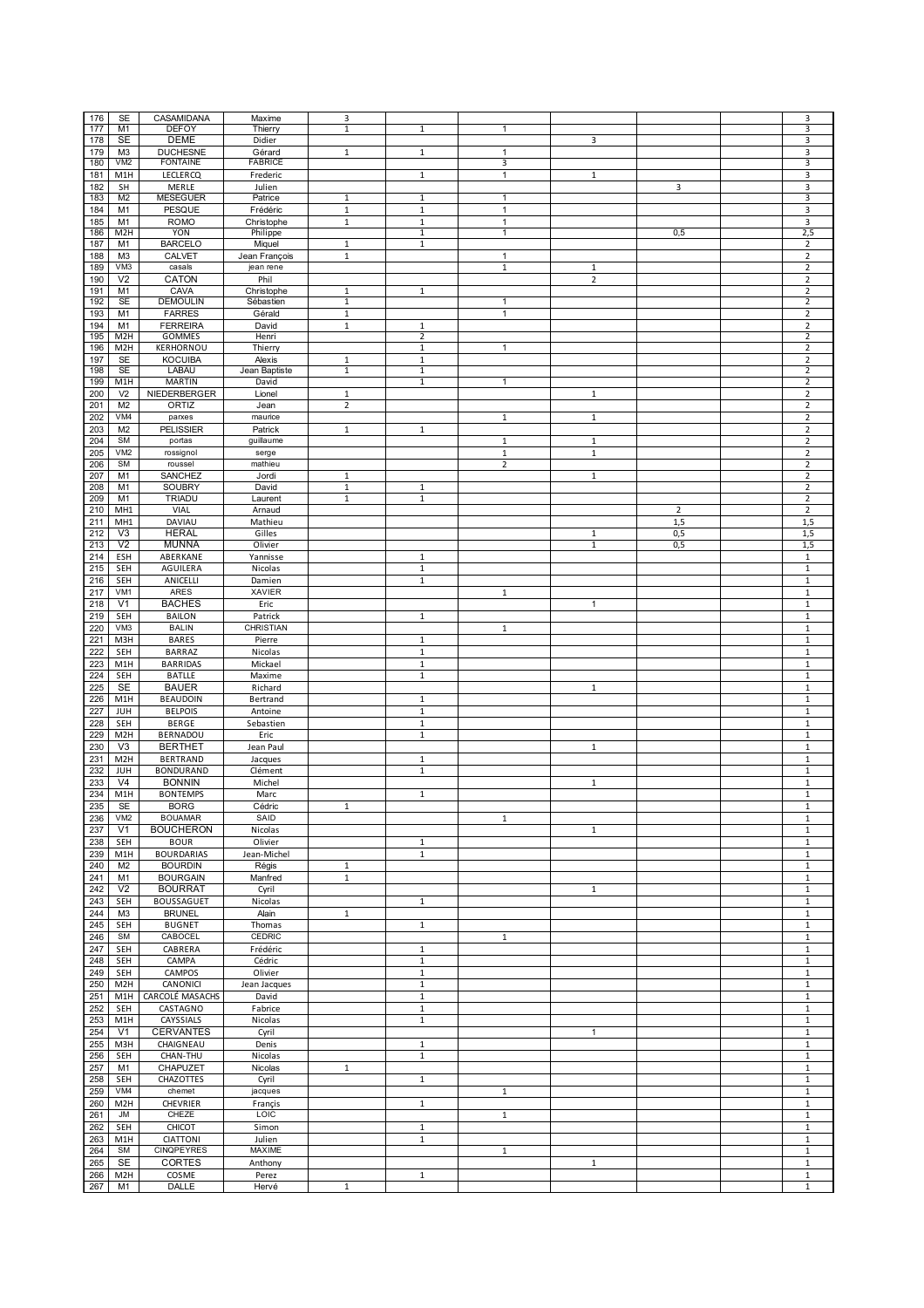| 268 | <b>SE</b>        | DANGREAU               | Antony           |              |              |              | $\mathbf{1}$ |  | $\mathbf 1$  |
|-----|------------------|------------------------|------------------|--------------|--------------|--------------|--------------|--|--------------|
| 269 | V <sub>1</sub>   | <b>DANOY</b>           | Jean Pierre      | $\,1\,$      |              |              |              |  | $\mathbf 1$  |
|     |                  | DE ARRIBA CEJUDO       |                  |              |              |              |              |  |              |
| 270 | M <sub>2</sub> H |                        | Antonio          |              | $\mathbf{1}$ |              |              |  | $\mathbf 1$  |
| 271 | M <sub>2</sub> H | DE MONLEON             | Jean-Hugues      |              | $\mathbf 1$  |              |              |  | $\mathbf 1$  |
| 272 | SEH              | <b>DELGADO</b>         | Benoit           |              | $\mathbf{1}$ |              |              |  | $\mathbf 1$  |
|     |                  |                        |                  |              | $\mathbf{1}$ |              |              |  |              |
| 273 | M <sub>2</sub> H | DENQUIN                | Pierre           |              |              |              |              |  | $\mathbf{1}$ |
| 274 | V <sub>2</sub>   | <b>DESARTINE</b>       | Christian        |              |              |              | $\mathbf{1}$ |  | $\mathbf 1$  |
| 275 | VM1              | <b>DEVISME</b>         | <b>GUILLAUME</b> |              |              | $\mathbf 1$  |              |  | $\mathbf 1$  |
|     |                  |                        |                  |              |              |              |              |  |              |
| 276 | VM1              | <b>DOUTRES</b>         | <b>JEREMY</b>    |              |              | $\mathbf 1$  |              |  | $\mathbf 1$  |
| 277 | M <sub>2</sub> H | <b>DUBOIS</b>          | Thierry          |              | $\mathbf{1}$ |              |              |  | $\mathbf 1$  |
| 278 | M <sub>2</sub> H | <b>DURAND</b>          | Laurent          |              | $\mathbf 1$  |              |              |  | $\mathbf 1$  |
|     |                  |                        |                  |              |              |              |              |  |              |
| 279 | JU               | <b>ESCOLANO</b>        | Adrien           |              |              |              | $\mathbf{1}$ |  | $\mathbf 1$  |
| 280 | V <sub>2</sub>   | <b>FABRE</b>           | Didier           |              |              |              | $\,1\,$      |  | $\mathbf 1$  |
|     |                  | <b>FAIRFORT</b>        |                  |              |              |              |              |  |              |
| 281 | M1               |                        | Yves             | $\mathbf{1}$ |              |              |              |  | $\mathbf 1$  |
| 282 | M1H              | FAIXO                  | Yannick          |              | $\mathbf{1}$ |              |              |  | $\mathbf{1}$ |
| 283 | <b>SE</b>        | <b>FAYOLLE</b>         | Laurent          |              |              |              | $\mathbf{1}$ |  | $\mathbf 1$  |
|     |                  |                        |                  |              |              |              |              |  |              |
| 284 | M1H              | FERNANDEZ              | Jean François    |              | $\mathbf 1$  |              |              |  | $\mathbf 1$  |
| 285 | M <sub>2</sub> H | FERRER                 | René             |              | $\mathbf 1$  |              |              |  | $\mathbf 1$  |
| 286 |                  | <b>FOURQUET</b>        |                  |              |              |              |              |  |              |
|     | SEH              |                        | Laurent          |              | $\,1\,$      |              |              |  | $\,1\,$      |
| 287 | M1               | <b>FURCADE</b>         | Sébastien        | $\mathbf 1$  |              |              |              |  | $\mathbf 1$  |
| 288 | V <sub>2</sub>   | <b>GADEL</b>           | Bernard          |              |              |              | $\mathbf{1}$ |  | $\,1\,$      |
|     |                  |                        |                  |              |              |              |              |  |              |
| 289 | SEH              | GAGNADRE               | Guillaume        |              | $\mathbf 1$  |              |              |  | $\mathbf 1$  |
| 290 | M3H              | GALLAND                | Jean Francois    |              | $\mathbf{1}$ |              |              |  | $\mathbf 1$  |
| 291 | V <sub>1</sub>   | <b>GALLIEZ</b>         | Fred             |              |              |              | $\mathbf{1}$ |  | $\mathbf 1$  |
|     |                  |                        |                  |              |              |              |              |  |              |
| 292 | M1H              | <b>GALLORS</b>         | Sebastien        |              | $\mathbf{1}$ |              |              |  | $\mathbf{1}$ |
| 293 | M1H              | GARCIA                 | Jerome           |              | $\mathbf{1}$ |              |              |  | $\mathbf{1}$ |
| 294 | <b>SE</b>        | <b>GARROS</b>          | Florian          |              |              |              | $\mathbf{1}$ |  | $\,1\,$      |
|     |                  |                        |                  |              |              |              |              |  |              |
| 295 | SEH              | GERARD                 | Wichy            |              | $\mathbf{1}$ |              |              |  | $\mathbf 1$  |
| 296 | M1H              | <b>GERMA</b>           | Herve            |              | $\mathbf 1$  |              |              |  | $\mathbf 1$  |
| 297 |                  | GIAVARINI              | Mickaël          |              | $1\,$        |              |              |  |              |
|     | <b>SEH</b>       |                        |                  |              |              |              |              |  | $\mathbf{1}$ |
| 298 | M1H              | GIL                    | Bruno            |              | $\mathbf 1$  |              |              |  | $\mathbf 1$  |
| 299 | SEH              | <b>GRIGGIO</b>         | Yannick          |              | $\,1\,$      |              |              |  | $\mathbf 1$  |
|     | VM1              | GUEZOU                 | <b>STEPHANE</b>  |              |              | $\mathbf 1$  |              |  | $\mathbf 1$  |
| 300 |                  |                        |                  |              |              |              |              |  |              |
| 301 | <b>SE</b>        | <b>GUIRONET</b>        | Patrice          |              |              |              | $\mathbf{1}$ |  | $\mathbf{1}$ |
| 302 | VM2              | guitart                | michel           |              |              | $\mathbf{1}$ |              |  | $\mathbf{1}$ |
|     |                  |                        |                  |              |              |              |              |  |              |
| 303 | <b>SE</b>        | <b>GUYAUX</b>          | Aurelien         |              |              |              | $1\,$        |  | $\mathbf 1$  |
| 304 | ESH              | <b>HAINAUT</b>         | Matthieu         |              | $\mathbf 1$  |              |              |  | $\mathbf 1$  |
|     |                  |                        |                  |              |              |              |              |  |              |
| 305 | SE               | <b>HENNETIER</b>       | Pierre           | $\mathbf 1$  |              |              |              |  | $\,1\,$      |
| 306 | <b>SE</b>        | <b>HERRAIZ</b>         | David            |              |              |              | $\mathbf{1}$ |  | $\mathbf 1$  |
| 307 | <b>SE</b>        | <b>IOMBLE-LEURQUII</b> | Sébastien        |              |              |              | $\mathbf{1}$ |  | $\mathbf 1$  |
|     |                  |                        |                  |              |              |              |              |  |              |
| 308 | SEH              | IGLESIAS               | Guillaume        |              | $\,1\,$      |              |              |  | $\mathbf 1$  |
| 309 | V <sub>2</sub>   | JUANOLA                | Michel           |              |              |              | $\mathbf{1}$ |  | $\mathbf 1$  |
| 310 | <b>SE</b>        | JUANOLA                | Julien           |              |              |              | $\mathbf{1}$ |  | $\mathbf 1$  |
|     |                  |                        |                  |              |              |              |              |  |              |
| 311 | M1H              | <b>KRASKER</b>         | Romain           |              | $\mathbf{1}$ |              |              |  | $\mathbf{1}$ |
| 312 | JU               | LABARBE                | Augustin         |              |              |              | $\mathbf{1}$ |  | $\mathbf{1}$ |
| 313 | V <sub>3</sub>   | Laffargue              | Alain            |              |              |              | $\mathbf{1}$ |  | $\mathbf 1$  |
|     |                  |                        |                  |              |              |              |              |  |              |
| 314 | M1H              | LAFFONT                | Stephane         |              | $\mathbf{1}$ |              |              |  | $\mathbf 1$  |
| 315 | SEH              | LAIGLE                 | Polina           |              | $\,1\,$      |              |              |  | $\,1\,$      |
|     |                  |                        |                  |              |              |              |              |  |              |
| 316 | <b>SE</b>        | LANGLASSE              | Mickael          |              |              |              | $\mathbf{1}$ |  | $\mathbf 1$  |
| 317 | SEH              | LE GOFF                | Mathieu          |              | 1            |              |              |  | $\mathbf 1$  |
| 318 | M1H              | LEROY                  | Stéphane         |              | $\mathbf{1}$ |              |              |  | $\mathbf 1$  |
|     |                  |                        | <b>NATHAN</b>    |              |              |              |              |  |              |
| 319 | SM               | LEROY                  |                  |              |              | $\mathbf{1}$ |              |  | $\mathbf 1$  |
| 320 | $\sqrt{3}$       | LLENSE                 | Pierre           |              |              |              | $\mathbf{1}$ |  | $\mathbf 1$  |
| 321 | M1H              | LOHOU                  | Sam              |              | $\mathbf{1}$ |              |              |  | $\mathbf{1}$ |
|     |                  |                        |                  |              |              |              |              |  |              |
| 322 | M1               | LOZINGUEZ              | Jérémy           | $\mathbf{1}$ |              |              |              |  | $\mathbf{1}$ |
| 323 | SEH              | MABIRE                 | Thibault         |              | $\mathbf{1}$ |              |              |  | $\mathbf{1}$ |
| 324 | M1               | <b>MAHIEU</b>          | Jérome           | $\mathbf 1$  |              |              |              |  | $\mathbf 1$  |
|     |                  |                        |                  |              |              |              |              |  |              |
| 325 | M <sub>1</sub>   | <b>MAINFROID</b>       | Christophe       | $\mathbf 1$  |              |              |              |  | $\,1\,$      |
| 326 | SEH              | MALPAS                 | Julien           |              |              |              |              |  |              |
| 327 | M <sub>2</sub>   | <b>MARSILI</b>         | Pascal           | $\mathbf 1$  |              |              |              |  | $\,1\,$      |
|     |                  |                        |                  |              |              |              |              |  |              |
| 328 | <b>SE</b>        | <b>MARTELO</b>         | Axel             | $\mathbf{1}$ |              |              |              |  | $\mathbf{1}$ |
| 329 | V <sub>1</sub>   | <b>MATEU ROURA</b>     | Gerard           |              |              |              | $\mathbf{1}$ |  | $\mathbf{1}$ |
| 330 | <b>SE</b>        | <b>MENAU</b>           | Stéphane         |              |              |              | $\mathbf{1}$ |  | $\mathbf 1$  |
|     |                  |                        |                  |              |              |              |              |  |              |
| 331 | VM3              | <b>MEYRUEIX</b>        | <b>PATRICK</b>   |              |              | $\mathbf{1}$ |              |  | $\mathbf{1}$ |
| 332 | V1               | <b>MIQUEL</b>          | Fred             |              |              |              | $\mathbf{1}$ |  | $\mathbf{1}$ |
| 333 | M <sub>2</sub>   | <b>MONTENEGRO</b>      | Carlos           | $\mathbf{1}$ |              |              |              |  | $\mathbf 1$  |
|     |                  |                        |                  |              |              |              |              |  |              |
| 334 | M1               | <b>NADIR</b>           | Abdennabi        | $\mathbf 1$  |              |              |              |  | $\,1\,$      |
| 335 | SEH              | NEGRE                  | Pierre           |              | $\,1\,$      |              |              |  | $\mathbf 1$  |
| 336 | M <sub>1</sub>   | <b>NELAIN</b>          | Raphael          | $\mathbf 1$  |              |              |              |  | $\mathbf 1$  |
|     |                  |                        |                  |              |              |              |              |  |              |
| 337 | SE               | <b>NOU</b>             | Fabien           |              |              |              | $\mathbf{1}$ |  | $\,1\,$      |
| 338 | SEH              | <b>NOWAK</b>           | Pierrick         |              | $\mathbf{1}$ |              |              |  | $\mathbf 1$  |
| 339 | M1H              | O'HARE                 | Jonathan         |              | $\mathbf{1}$ |              |              |  | $\mathbf 1$  |
|     |                  |                        |                  |              |              |              |              |  |              |
| 340 | VM3              | okaz                   | ghislain         |              |              | $\mathbf 1$  |              |  | $\mathbf 1$  |
| 341 | M1H              | OLIEU                  | Jonathan         |              | $\mathbf{1}$ |              |              |  | $\mathbf{1}$ |
| 342 | M1H              | <b>OLIVER</b>          | Laurent          |              | $\mathbf 1$  |              |              |  | $\mathbf 1$  |
|     |                  |                        |                  |              |              |              |              |  |              |
| 343 | SEH              | OLIVES                 | Remy             |              | $\mathbf{1}$ |              |              |  | $\mathbf 1$  |
| 344 | SEH              | ORIO                   | Romain           |              | $\,1\,$      |              |              |  | $\,1\,$      |
|     |                  |                        |                  |              |              |              |              |  |              |
| 345 | V <sub>2</sub>   | <b>ORTEGA</b>          | Dominique        |              |              |              | $\,1$        |  | $\,1\,$      |
| 346 | <b>SE</b>        | ORTIZ                  | Rémy             |              |              |              | $\mathbf{1}$ |  | $\mathbf 1$  |
| 347 | <b>SE</b>        | ORTUNO                 | Didier           | $\mathbf 1$  |              |              |              |  | $\,1\,$      |
|     |                  |                        |                  |              |              |              |              |  |              |
| 348 | V <sub>1</sub>   | <b>PAGES</b>           | Robert           |              |              |              | $\mathbf{1}$ |  | $\mathbf{1}$ |
| 349 | M1               | PANO                   | Hervé            | $\mathbf 1$  |              |              |              |  | $\mathbf 1$  |
|     |                  |                        | ERIC             |              |              |              |              |  |              |
| 350 | VM <sub>2</sub>  | PARES                  |                  |              |              | $\mathbf{1}$ |              |  | $\mathbf 1$  |
| 351 | SEH              | PARIS                  | Rémi             |              | $\mathbf{1}$ |              |              |  | $\mathbf{1}$ |
| 352 | SEH              | PELISSIER              | Mickael          |              | $\mathbf{1}$ |              |              |  | $\mathbf{1}$ |
|     |                  |                        |                  |              |              |              |              |  |              |
| 353 | VM <sub>2</sub>  | pellicier              | patrick          |              |              | $\mathbf 1$  |              |  | $\mathbf 1$  |
| 354 | VM4              | penot                  | claude           |              |              | $\mathbf 1$  |              |  | $\mathbf 1$  |
| 355 | VM3              | perdrian               | dominique        |              |              | $\,1\,$      |              |  | $\mathbf 1$  |
|     |                  |                        |                  |              |              |              |              |  |              |
|     |                  |                        | LOUIS            |              |              | $\mathbf 1$  |              |  | $\mathbf 1$  |
| 356 | <b>SM</b>        | PERONNE                |                  |              |              |              |              |  |              |
| 357 | M1H              | PETIT                  | Vincent          |              | $\mathbf{1}$ |              |              |  | $\mathbf 1$  |
| 358 | JU               | <b>PEYTAVI</b>         | Louis            |              |              |              | $\mathbf{1}$ |  | $\mathbf 1$  |